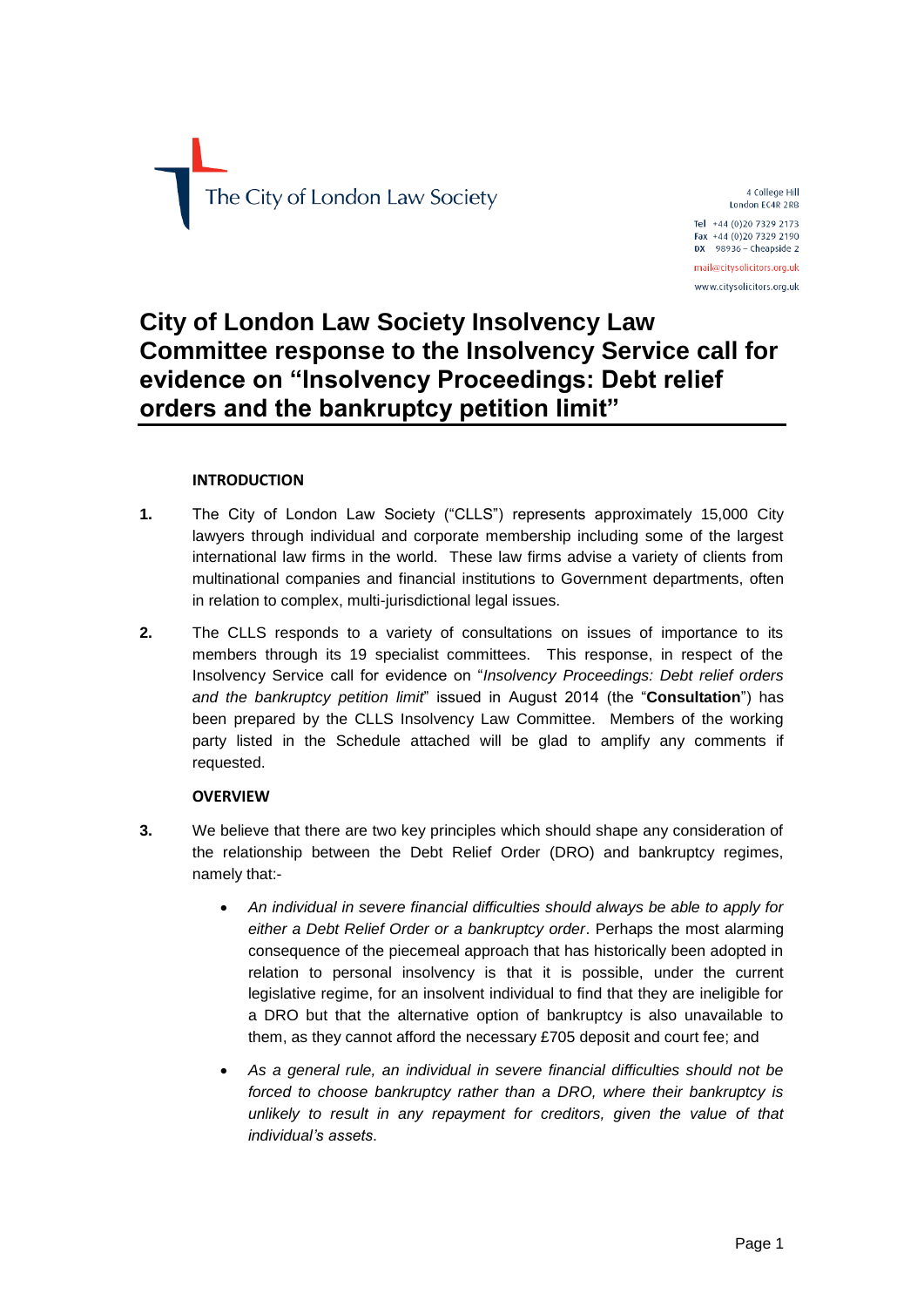- **4.** Expanding on the second bullet point in paragraph 3 above, the Consultation indicates (at Table 11) that around a third of those made bankrupt during FY 2013/2014 had assets worth between £301 and £2000. Bankruptcy was, presumably, the only realistic option for those individuals, as their assets exceeded the DRO threshold. In our view, it makes little sense to expose an individual to the "*potentially devastating effect*" of bankruptcy, where the value of their assets is so low that the bankruptcy process is unlikely to result in any repayment to that individual's creditors.
- **5.** Adjusting the minimum asset value for a DRO would not in itself resolve this concern. Table 12 of the Consultation suggests that a (perhaps significant) proportion of those whose bankruptcy would not have resulted in any repayment to their creditors would, even if the minimum DRO asset level had been £2,000, still have been ineligible for a DRO as they had debts in excess of £15,000. There is clearly a moral hazard risk in making the DRO process available to an individual with few or no assets, whatever the size of their debt, as this may simply encourage reckless borrowing, but we believe that a case can be made for increasing the maximum debt level for DRO purposes from £15,000 to £30,000.
- **6.** This increase would seem, based on the figures cited in the Consultation, to allow significantly more individuals with few or no valuable assets to apply for a DRO, rather than being forced into an expensive and distressing bankruptcy procedure which would ultimately be of little or no benefit to their creditors.
- **7.** The final general point that we would make in respect of DROs is that it may be beneficial to adjust the existing provisions dealing with what happens when there is a change in the individual's circumstances while a DRO is in force. Specifically:
	- where an individual receives a windfall which brings the value of their assets above the maximum level, creditors may legitimately expect such windfall to be made available to meet their claims. There is, however, an inherent unfairness in the DRO falling away entirely in such circumstances, with the result that the beneficiary of the windfall has to begin the financial rehabilitation process afresh. We believe that there would be merit in introducing a transition mechanism, providing that, in such circumstances, if an individual chooses to go into bankruptcy immediately the DRO ceases, that individual should emerge from the resulting bankruptcy at the same time that he or she would have emerged from the DRO process.
	- it may be helpful to provide clearer guidelines as to what would happen when an individual who is subject to a DRO gets a better job or a promotion. We note the suggestion contained in the Consultation that "*the typical low skilled job that someone subject to a DRO is more likely to acquire, may be insufficient to move someone outside of the DRO qualifying parameters*", but (under the current thresholds) even someone on minimum wage might technically breach the maximum asset level at least once a month, if paid monthly. While this should become less of an issue if the maximum asset level were to be increased, it might be helpful to make it clear that, when exercising its discretion, the Official Receiver would focus on the individual's asset position immediately prior to payday (i.e. their excess cash), rather than their position on payday.
- **8.** Turning to the minimum debt level for a creditor's bankruptcy petition, we view the choice as being between £2,000 (which would have been just over the threshold level,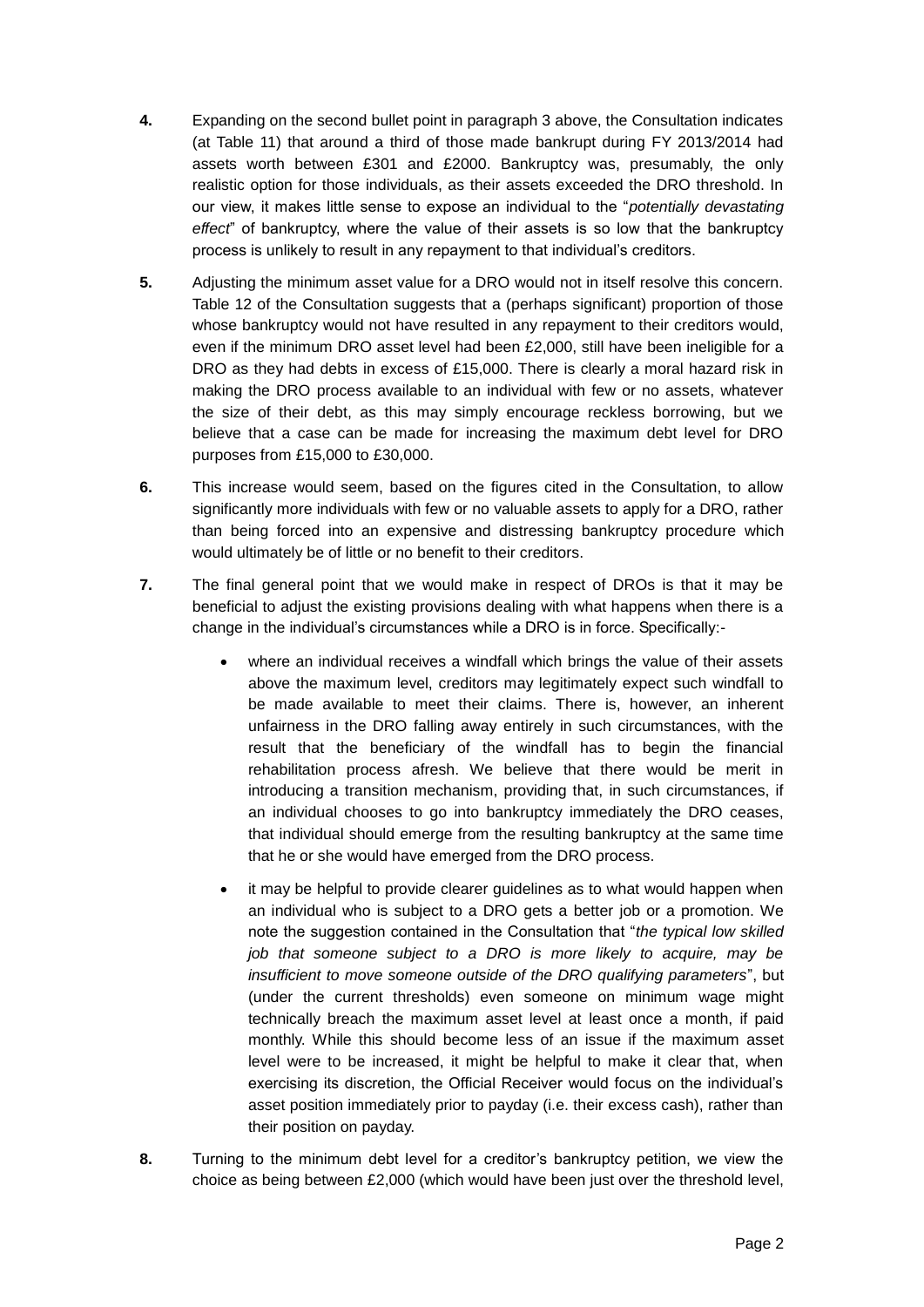had the current £750 limit been pegged to inflation in 1986) and £3,000, this being the limit which has been applicable in Scotland since 2008. On balance, given that (as noted in the Consultation) bankruptcy is "*largely ineffective*" as a tool for returning money to creditors in low value cases, we would prefer that the £3,000 limit be adopted.

## **RESPONSE**

- **9.** We have seen the proposed response by the Association of Business Recovery Professionals ("R3") to the Consultation (the "**R3 Response**"). We believe that the proposals set out in the R3 Response in relation to DROs and the creditor's bankruptcy petition limit would address the concerns outlined above, while, at the same time striking an appropriate balance between the need to assist and protect individuals who have encountered significant financial difficulties and the need to protect their creditors.
- **10.** In particular, we agree, for the reasons set out in the R3 Response, that:-
	- The current DRO debt threshold should be increased to £30,000 and the current DRO asset threshold should be increased to £2,000, in order to ensure that those individuals who need access to debt relief are able to enter the most appropriate debt relief solution given their circumstances.
	- The DRO surplus income threshold should be maintained at a maximum of £50 per month, rather than increase the existing disparity between the position of a bankrupt individual and the position of an individual who is subject to a DRO.
	- Where an individual's circumstances change, as a result of events such as an increase in salary or an asset windfall, and the Official Receiver chooses to exercise its discretion to revoke a DRO as a result, that individual should be offered the option to transfer into bankruptcy, with the relevant date of discharge for the bankruptcy being the anniversary of the date on which the DRO was made.
	- Revocation of a DRO should apply retrospectively where the individual has provided false information or deliberately sought to mislead or leave out information on their DRO application form.

The creditor's bankruptcy petition threshold should be raised to £3,000 (thereby tracking the current level applicable in Scotland), and should be reviewed on a regular basis.

#### **2nd October 2014**

#### © CITY OF LONDON LAW SOCIETY 2014

All rights reserved. This paper has been prepared as part of a consultation process. Its contents should not be taken as legal advice in relation to a particular situation or transaction.